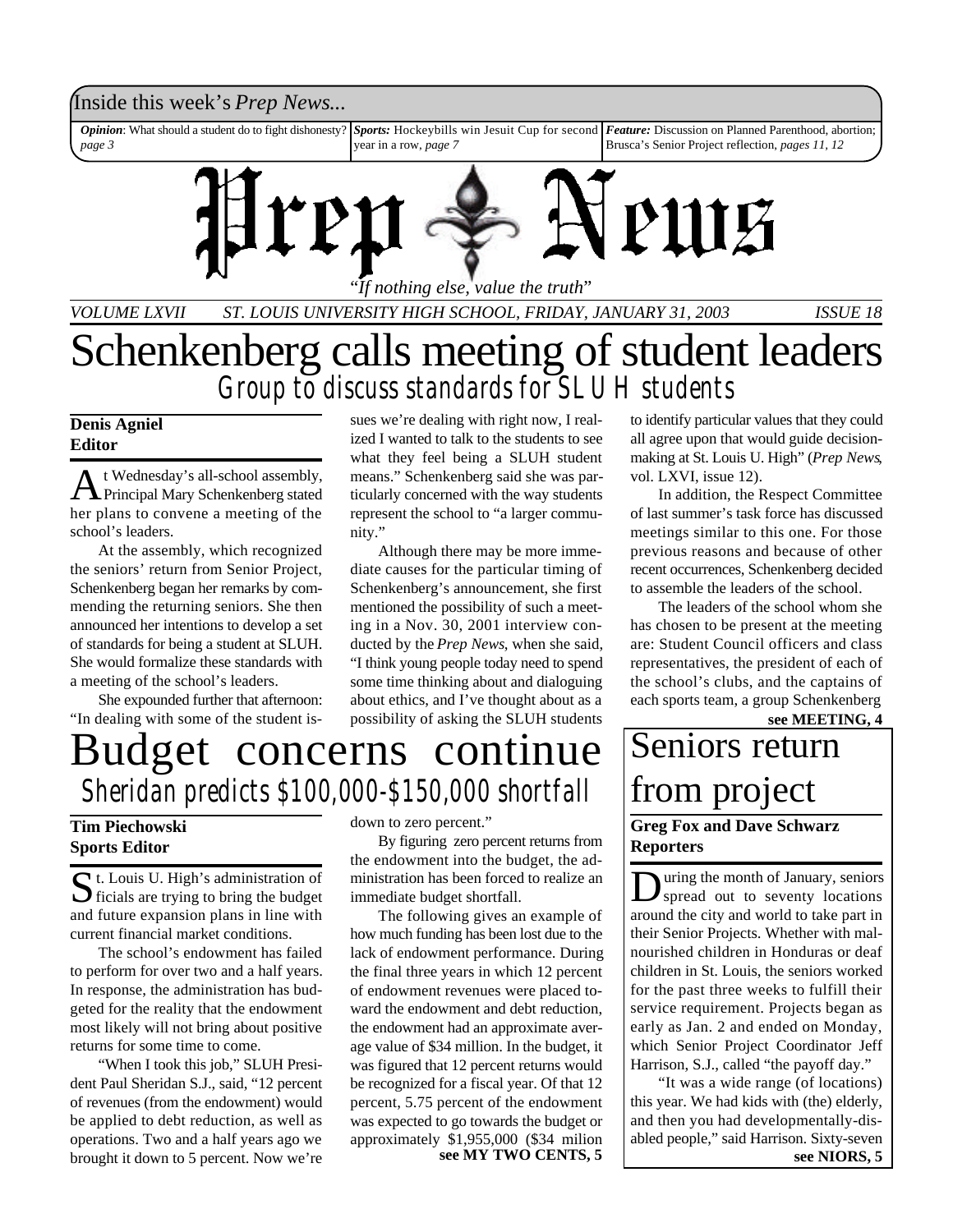

#### **Jonathan Kim Reporter**

Saint Louis University High School's<br>student-run radio station, the Pulse, aint Louis University High School's has been in a dormant state ever since the beginning of this school year, its office remaining locked throughout the day to the dismay of former Pulse disc jockeys.

Last year, under the direction of Mike Gau, the Pulse enjoyed an active broadcasting schedule of radio shows scheduled throughout the week for interested students and an internet broadcasting service, which gave students access to the Pulse online through Live365.com.

Now, the once-lively radio station has ceased broadcasting over both the radio and the internet, falling voiceless after the myriad songs playing last year. The Pulse's fundamental leader and director Luke Marklin said that the Pulse has regressed due to a series of misfor-

### **John Castelli Reporter**

E very Monday, Wednesday, and Fri-<br>day, a group of students can usually very Monday, Wednesday, and Fribe found in the weight room after school. Most lift weights in order to stay fit for the sport they play. Others, like junior John Block, lift not only for strength but also for fun.

About two years ago, during Block's freshman year, he and current seniors Luke Marklin and Chris Price decided to form a club whose primary function was weightlifting. They then persuaded Director of Diversity Spencer McCall to be the moderator of their new club.

The club never fully took root, however. For two years, McCall said, "There (has been) no progression," adding, "With the...time constraints and the space...it made it difficult for (students) to continue (participation in the club)."

There are usually forty to fifty students who regularly lift for their sports, in addition to the Weightlifting Club members, creating problems with availability tunes.

According to Marklin, "One of the main goals this year was to be able to attain a Federal Communications Committee license for 100 watts to equip the Pulse with enough power to broadcast to the St. Louis area, but unfortunately we were denied the license because the Pulse's frequency would interfere with other previously-used frequencies."

The dismissal of the Pulse's FCC application, the result of a few years of planning, dealt a devastating blow to the Pulse, vanquishing one of its main goals since the formation of the radio station.

The termination of the internet broadcasting service abruptly discontinued the Pulse's internet broadcasting and left the station with only a weak broadcasting tower.

Marklin explained, "The reason why the internet broadcasting through Live365 ended is because the site gave the broadcasting service to the Pulse free for a certian period of time, but after that time was used up, they started charging a monthly fee, which forced us to stop the service."

Although the Pulse has limited broadcast capability, Marklin said a lack of commitment and power prevents the Pulse from having a set show schedule.

"Last year, the problem with the Pulse was that the kids only showed up for a few weeks and left. Since all a person needed to do was fill in a time slot and get a show, people were not committed, and they bickered over showtimes. Once they realized that nobody could listen during their show, they lost interest altogether."

Students often held shows during study periods when the majority of students attended class; therefore, very few people tuned into shows, leading to disinterest which ultimately subverted the goals **see DEADLINE,5**

they have to "be able to bench three hun-

## those who might feel intimidated thinking Weightlifting Club refocuses for

dred pounds."

and wait-time for the equipment. McCall tried to minimize this factor by staying an extra half hour for the members.

Due to other commitments, McCall has handed his responsibilites over to Je-

suit scholastic and theology teacher Nhan Pham. Pham's goals for the Weightlifting Club focus heavily on both health and social aspects. He sees weightlifting as important for building strength and confidence. Socially, the club functions in much



**Weights waiting to be lifted.**

McCall has suggested adding cardiovascular equipment to encourage newcomers to add to the variety of the workout. He has suggested to Pham the possibility of focusing more on fitness and supplementing with weights and conditioning.

> Block said that one of this year's main goals for the club is to

the same way as any of the school's other clubs. Its members have become closer while also making new friends.

Block agreed, "(The club) adds a new aspect of friendship."

To increase participation, Pham would like to target those students who would not otherwise be interested in weightlifting,

design a SLUH Weightlifting Club t-shirt. This idea was proposed last year, but no design was chosen.

Block and the club are currently revisiting the idea, but they need designs. Block also mentioned the possibility of a "Lift-a-thon" to raise money for charity.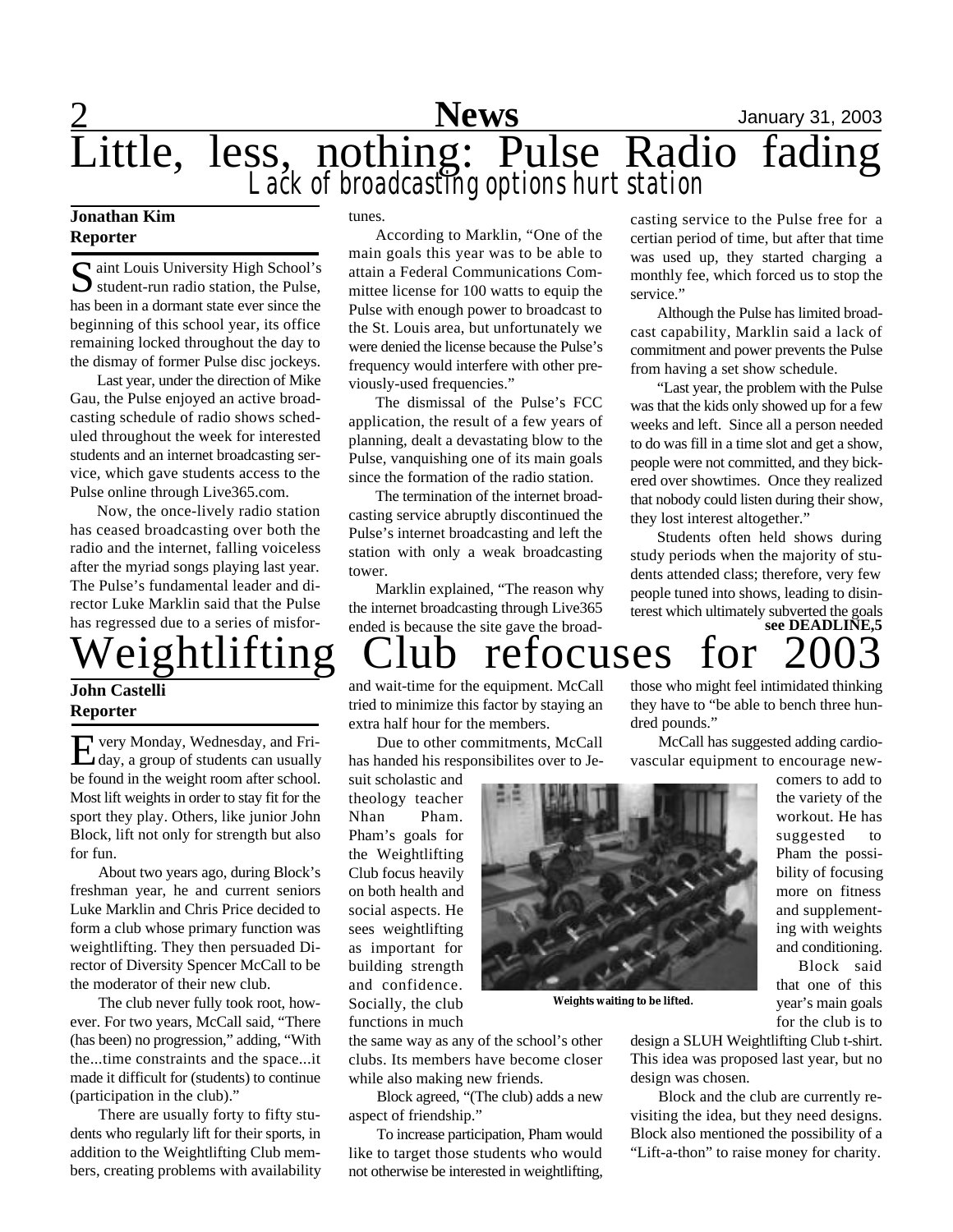# January 31, 2003 **Committee Committee 3** EDITORIAL

### What should a student do to fight dishonesty?

On Wednesday, the senior class marched into the gymnasium to a standing ovation and triumphant music, surrounded by hundreds of students, teachers, and administrators praising their efforts on Senior Project. The ceremony was an effort to spotlight the service done by students. While some thought the procession was overdone, the scene itself was an appropriate recognition of the seniors' service work.

At the end of the ceremony, Dr. Schenkenberg announced a meeting that would involve the leaders of the school to discuss what being a SLUH student means. SLUH students do good work. But we are not perfect, and basic principles are violated within and outside of the school.

We allow dishonesty by not reporting it. By not making it unacceptable, we make it acceptable. We see students acting dishonestly, from copying homework to cheating on a quiz or test, or stealing from the cafeteria or from open lockers, and we rarely speak up or act to stop what we see.

Most of us are not thieves and cheaters. Most of us are morally opposed to dishonesty. Most of us believe in the values our school has taught. However, most of us also lack the courage to stand up for what we believe in and fight against dishonesty, especially when it is most difficult and most important to do so. While we might comfort ourselves with the knowledge that we personally haven't acted immorally, we often fail to oppose dishonesty when we see it. It's not easy to stand up for our values when doing so requires risking friendship. But if we only stick to our values when it's easy, are we sticking to them at all?

As a school, we feel the urge to protect each other. Our senses of moral responsibilty conflict with our senses of friendship and loyalty, admirable qualities in themselves. We do not report dishonesty because we are aware of the serious consequences that may follow. It is understandable that we don't want our classmates to fail a class or get suspended or even expelled. We want to protect our classmates from this sort of suffering.

But we should also feel a sense of moral responsibility. If we turn our heads and take the easy way out, we may save friendship and acceptance. But such friendship and acceptance would be a sham. Friendship is not based on ignoring values and altering character for acceptance. Nobody should scrap his morality to maintain a friendship. A friendship should build character, not destroy it.

If we are preparing to be leaders in the world beyond SLUH, is it acceptable for us to turn our heads away from dishonest or immoral actions? If someone had come forward during the Enron scandal, thousands of people could have kept their jobs and pensions. While a student who cheats or steals on a small scale now will probably not steal millions of dollars later in life, by not reporting dishonesty now we are not only accepting their actions in the present, but taking responsibilty for unknown, potentially very serious actions in the future. If we are in the habit of accepting dishonesty and overlooking responsibility, will we change when we are the leaders of communities? If we are settling into the habits of self-protection and passivity now, will we change later in life?

What is the role of the conscientious student when he becomes aware of a rule being broken? Ideally, someone who cares about injustice should do whatever he can to stop it. It certainly wouldn't be easy to turn in—or, as some would say, betray—classmates, or even a friend. But if we do not have the courage to stand up for our values, values that SLUH teaches, values that a student at SLUH should have, and the values that we will be associated with for the rest of our lives merely by scribbling "SLUH" on a resume, we are betraying ourselves.

# Aylward urges school to promote healthy food LETTERS TO THE EDITOR

To the Editor:

Over Christmas vacation, a conversation I had with the headmaster of a private prep school in San Jose, Calif., reinforced my conviction that SLUH needs to do a much better job of offering nutritionally-healthful lunch choices in our cafeteria. The headmaster from San Jose mentioned that his school offered many lunch choices, even vegetarian entrees, but that it did take some serious effort to offer quality food choices that conform to current experts' recommendations concerning a healthful diet. I also recently spoke to a teacher at John Burroughs who indicated that at Burroughs nutritious and balanced meals (i.e. low-fat, low salt, low-sugar content foods) are available.

While SLUH won't be able to provide through Food Service the type of meals offered at exclusive and expensive private schools, we should not ignore the studies and research that provide markers about the type of diet that does promote health, nor should SLUH ignore the very real problem of overweight and obese children and adults in the U.S. (See *New York Times*, Jan. 13). SLUH has a responsibility to provide meals that are both appetizing and nutritious.

Let's face it: fat, salt, and sugar make food taste good, and many of our students will continue to choose to eat burgers, pizzas, colas, and other such foodstuffs morning, noon, and night. But let's not kid ourselves, either: too many calories and certain fats, and even salt and sugar, may cause, over time, serious health problems. Isn't it high time that SLUH recognizes the situation and initates some changes? I wish that interested students, parents, teachers, the Food Service, and administrators would work together to promote a healthful diet at SLUH as a part of many good life-choices that students will face now and in the future.

Steve Aylward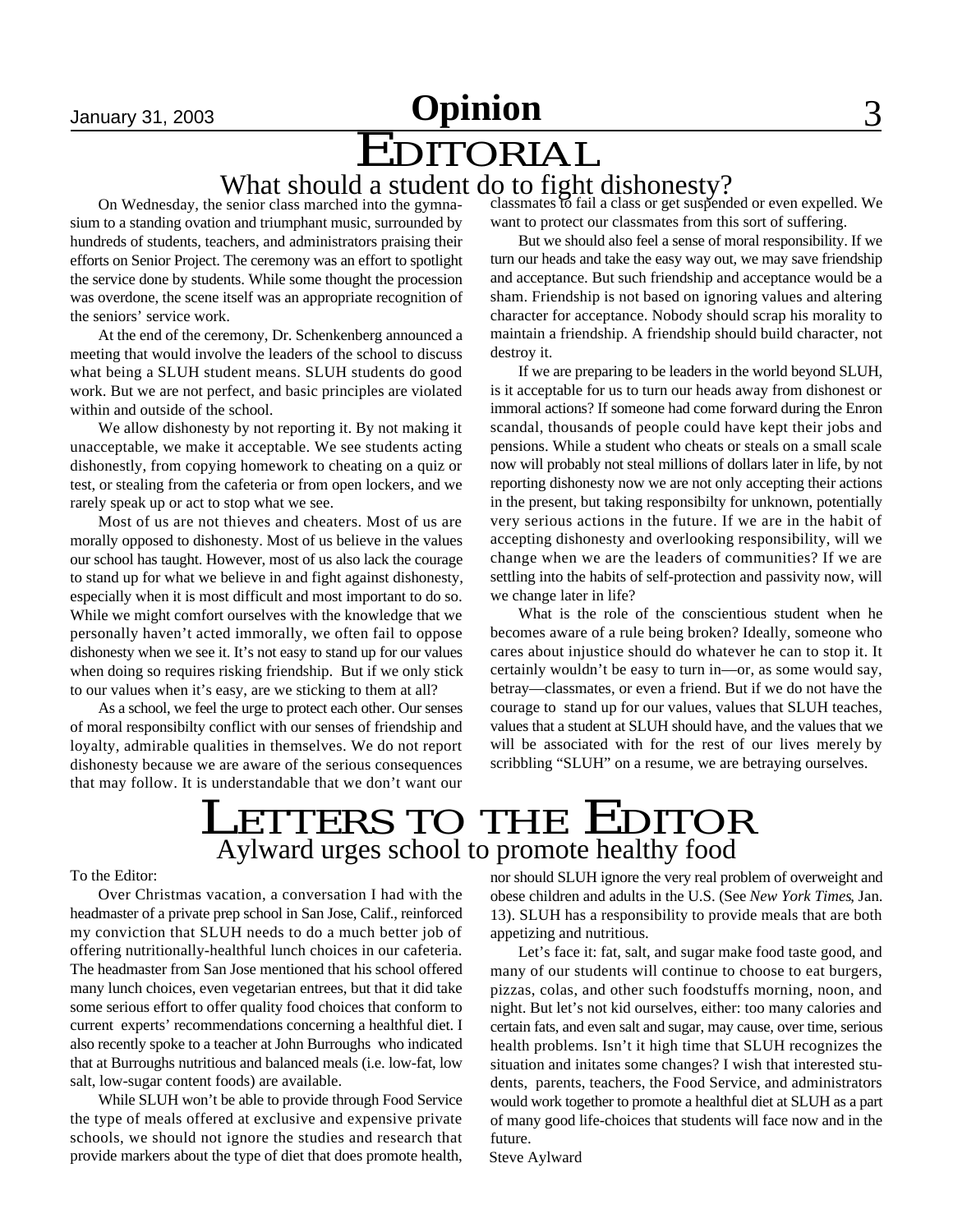# 4 **News** January 31, 2003 Grand Theft Auto: Baricevic's car swiped

#### **Brian Kane Core Staff**

**O**n the morning of Sunday, Jan. 12<br>CJ Baricevic drove to SLUH to attend a leader's meeting for the senior n the morning of Sunday, Jan. 12, CJ Baricevic drove to SLUH to at-Kairos retreat. When he arrived, the faculty lot was closed, so he parked in the alley on the east side of the school building.

Baricevic turned the car off, left his keys on the driver's seat, and entered the building. When he checked on his car approximately fifteen minutes later, it was gone.

According to Baricevic, a lot of his clothes were in the car, along with some of his brother Chris's school books and all of Chris's lacrosse equipment.

## MEETING

estimated at between 50 and 60 students.

On Thursday, Schenkenberg chose Feb. 13 as the date for the meeting. She has not chosen a format for it yet, but she intends it to be "kind of a dialogue."

The meeting will be primarily informative for the principal. She said she plans to go into the meeting not with an agenda, but "to learn a little bit, to listen to the students, to hear what they have to say...(I have) a desire to talk to students about the expectations of SLUH students."

Schenkenburg said this type of conversation is her preference in dealing with the student body: "It's sort of the way I like to deal with students...to listen to their perspectives and what they have to say."

Many are unsure of how the meeting will go. Some students think there will be too many in attendance at the meeting. STUCO Sports Commissioner Dave Mahach described his vision of the meeting as "disorder, a big mess," adding, "I'm not a big fan (of the idea of a meeting). I don't think club presidents should have the same pull as STUCO officers."

"I'm just kind of confused about what (Schenkenberg) wants to do," said STUCO President Casey Barrale. Others expressed the same sentiments.

"There's probably driver's licenses from three different states in there, and at least twelve dollars in change," speculated Baricevic.



**Dude, where's my car?**

Though he lost some of his school books on the day before the first semester exams, it did not greatly hinder Chris's

(from 1) In spite of that confusion, Barrale looks forward to defining the role of a SLUH student in the face of conduct at hockey games and other recent issues. "A Jr. Bill looks out for people besides himself...We have to be self-conscious of what we do outside of SLUH."

> Hockey and water polo captain Phil Abram shared Barrale's optimism: "It seems like a good idea. It will probably be helpful. She'll be able to get some good ideas." Abram also hoped the meeting would involve underclassmen.

> Soccer captain Matt McCarthy said, "I think that (the meeting's) a good thing. It can't hurt to have a meeting to talk about

studying. Other students helped by giving him copies of class notes. Furthermore, Russian teacher Rob Chura lent him a copy of the junior Russian book, and he acquired a physics book from a senior who dropped the class after the first semester. The Baricevics are currently awaiting more information regarding insurance coverage on the lacrosse equipment.

There were no security guards on duty at the time, according to Director of Security Charlie Clark. Since the theft, the normal Sunday security shifts have begun at 8 a.m. when events are scheduled in the afternoon. In the past, the shift would not begin until the afternoon.

"We have addressed the issue regarding security on Sundays," said Clark.

The police were notified of the theft, but the car has not been recovered.

what's going on around the school."

Of what it means to be a SLUH student, McCarthy said, "You're a SLUH student wherever. You have to think about what you represent and what you stand for."

Dan Lieser, president of the Science Club, said he plans to bring his experience from the Respect Comittee to the meeting. Said Lieser, "Being a SLUH student means fostering a respect for yourself, authority, peers, and those different from yourself. All of the clubs have their opinions on how to respect different things."

# ragedy averted: 216c fixed

#### **Tom Fontana Reporter**

Sudents attending classes in room 216c no longer have to "walk the plank" to enter their classroom. Last weekend, after they had repaired the floor, workers removed the wooden plank covering the small sinking area at the threshold of the room.

The floor had begun to sink near the doorway because that area was supported by a soft filler material. Over time, the everyday student traffic wore the material

down so that the floor began to sink.

Last weekend, workers repaired the damaged area of the floor. They installed new wooden supports to bolster the floor and prevent it from sinking again. Peter Benoist of Hercules Construction Management Co. arranged the repairs.

Facilities Director Patrick Zarrick said that Physics Classroom 221c also has this problem. Though the damage in 221c is less pronounced, preemptive repairs are still necessary. Zarrick expects the work on Room 221c to be completed this weekend.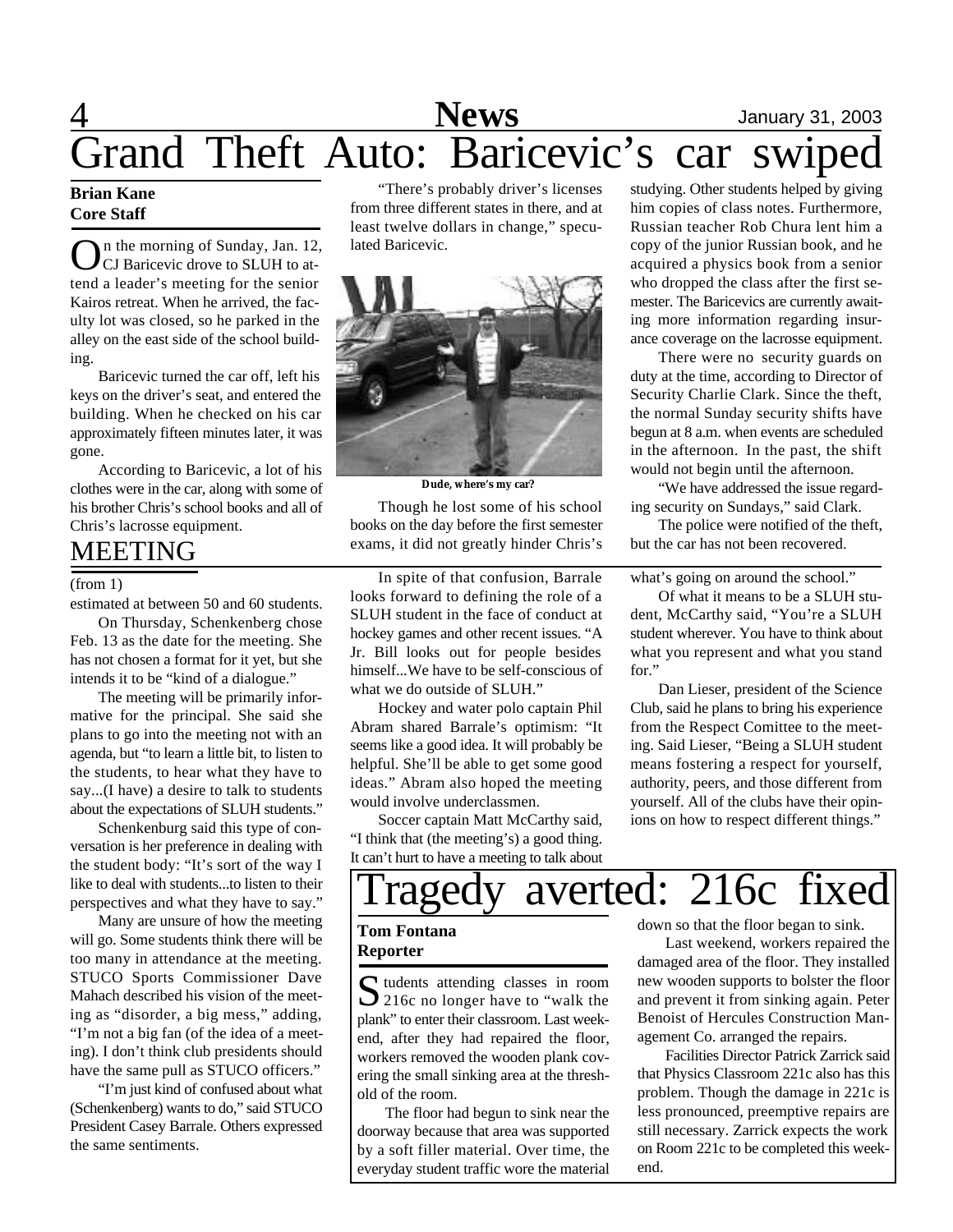# January 31, 2003 **News** 5

### DEADLINE

#### (from 2)

of the Pulse.

The Pulse received all of its broadcasting equipment from SLUH and has of a yearly \$500 stipend, but since the formation of the Pulse, no one has inquired about or requested the use of the funds.

Brian Sweeney, the Vice President of Administration, said, "SLUH is willing to give the Pulse \$500 until the end of the school year on June 3, 2003, but no one has ever turned in any budget requests or contacted me in order to talk about funds. Since no one has ever come up to discuss the funds required for the Pulse, we really are not aware of the needs of the station."

Marklin could possibly use this source of money as he tries to find another internet broadcasting site, but he says the focus of the Pulse has changed from broadcasting to the wider St. Louis area to broadcasting internally to SLUH. Before the seniors' January hiatus, Marklin discussed with Principal Mary Schenkenberg the possibility of running a wire through the school to an optimal transmitting point. Schenkenberg said that she has not had the time to deal with the Pulse's proposition yet; however, SLUH might re-wire

### NIORS

(from 1)

of the sites were in the metro area, one in Kansas City, another at a parish in England, and one in Honduras. While there wasn't a majority of seniors in any one field, working with children and the elderly were by far the most popular choices.

Student opinion about the project was positive. "It was a great experience," said senior Chris Dulac. Thomas Moore echoed Dulac's statement, saying, "I think everyone enjoyed it. I enjoyed playing with the children." Both Dulac and Dan Mooney agreed that the children with whom they worked taught them patience and gave them a positive outlook on life. "They gave me an appreciation for how lucky I am," said Dulac.

In addition to the seniors enjoying the experience, they did their work so well the school, and the Pulse's proposition would have to be a part of a bigger plan. If this plan is successful, Marklin hopes this point would enable the reception of the Pulse from the cafeteria, and students could tune into the Pulse during lunch in the cafeteria instead of CDs.

Although the feasibility and practicality of the plan is problematic, Marklin stated, "Before we bring back the shows, I want to make a tangible audience, because once people feel that there is an actual audience listening to them, they will have more committment."

Attracting interest quite possibly poses the greatest challenge for the Pulse because at the beginning of the year, Marklin felt that not enough interest arose to establish any committee or organize any movement.

Many of the former Pulse disc jockeys are dissatisfied with the lack of broadcasting and shows, and the seeming lack of action to ameliorate the station's stagnant state. Excluded from the Pulse studio and disturbed by the lack of communication between former members and current leaders of the Pulse, former members have complained, wanting to see visible progress on the radio station.

that "some were even offered jobs," according to Rebecca Ferrigni, another Senior Project Coordinator. "I've heard no bad things whatsoever," said Harrison.

To welcome the seniors back, the student body gathered in the gym on Wednesday for a prayer service and assembly. During the assembly, a slideshow was shown which highlighted some bright spots of the project. In addition, seven seniors addressed the student body.

Originally, only the juniors attended such an assembly, which occurred during activity period and was started while art teacher John Mueller was coordinator. This is the first year that the entire student body has attended the assembly.

"It was nice to see how the seniors worked on their project," said sophomore Phil Faber.

## MY TWO CENTS

#### (from 1)

times 5.75 percent). The other 6.25 percent was reserved for paying down other debt or adding to the endowment fund.

Over the past three years the school has tried to reduce the approximate \$1,955,000 gap which endowment shortfall created.

"We will come very close to a balanced budget this year. Last year we were surprised because of the basement, that became a \$1.6 million problem which we weren't expecting," Sheridan said.

The basement excavation was supposed to cost \$300,000.

"Last year, outside of the basement, we came to within \$500,000 of our budget," Sheridan optimistically continued. "This year we should come very close to balancing it, within \$100,000-\$150,000, which on an \$11 million budget is very good."

In order to bring the budget down to achievable levels, the administration has worked on reducing spending and looked for more donations to the school.

"You have to examine how a school can go to a zero base expectation of income from equity investments in a twoyear period to balancing its books. One half of the equation is reducing non-essential expenses and being more efficient. The other half of the equation is increasing income. That is a statement that says we have very generous alumni, parents, and friends of the school," Sheridan said.

The majority of inefficiency cuts came this past year as all departments were required to cut their budgets by 10 percent. No cuts are planned for academic departments next year.

"Academic budgets were already fairly lean to begin with," SLUH's Accountant Brian Sweeney said.

Since these budget cuts were announced last year, the administration has further reduced inefficiencies by instituting combined mailings, printing, and inhouse maintenance.

One prime example of cutting inefficiences is the care of the school's athletic fields. Whereas in the past, pri-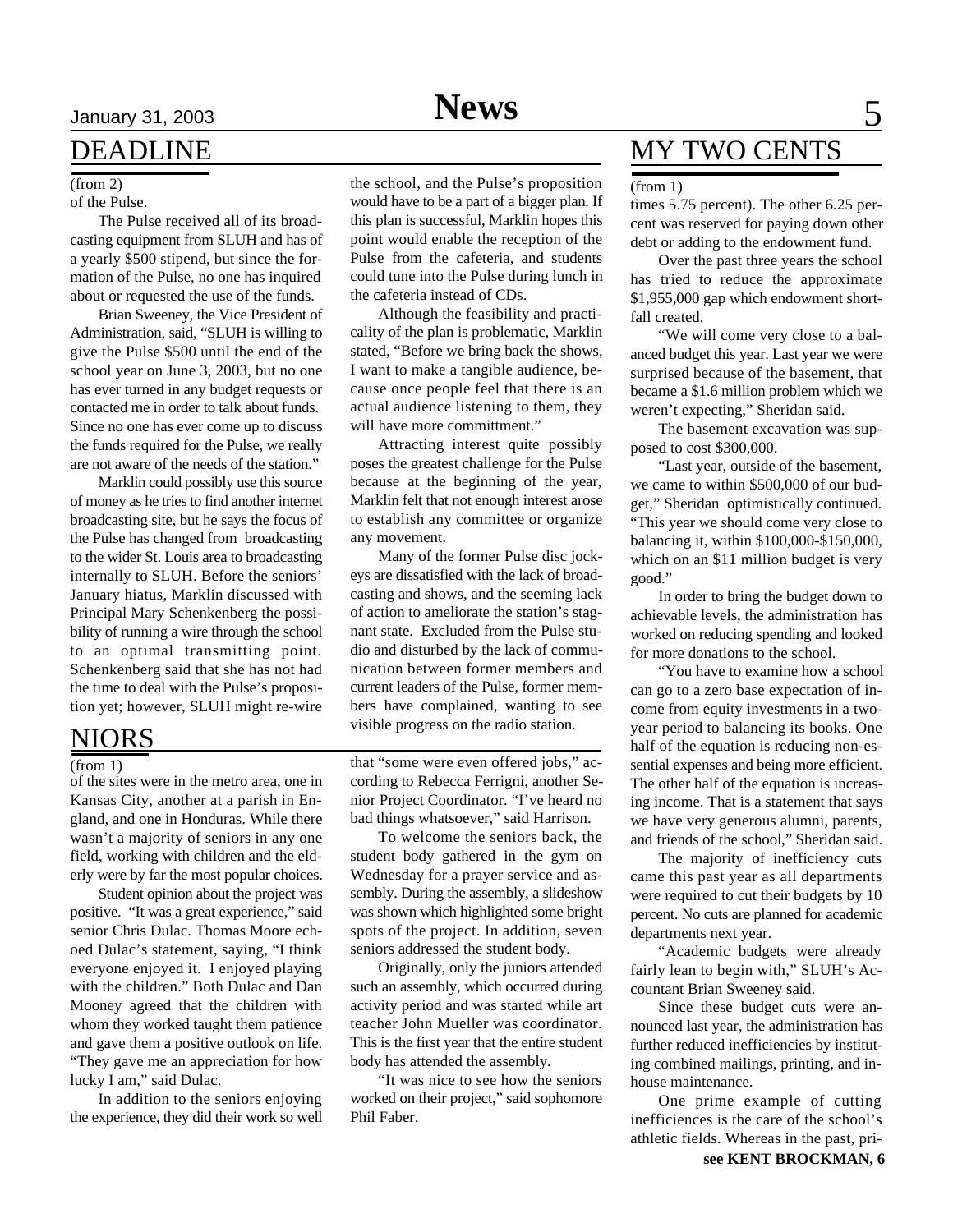## 6 **News** January 31, 2003 KENT BROCKMAN

#### (from 5)

vate companies were called in to manage the fields, SLUH groundskeeping crews will take care of the fields in years to come.

Utilities have been used more efficiently, such as during the summer when only portions of the school in use are airconditioned. Additionally, when school ends each day, temperature controls are adjusted, since the school is relatively empty. The administration has not changed the school's thermostat to save money while school is in session.

Budget-cutting has also come in the form of cuts in financial aid. In past years a little over \$900,000 was given out in financial aid.

"This year we gave out around \$800,000 in financial aid. I believe we'll try to keep it at those levels next year. However, we have no idea when we do admissions what the freshmen's needs are," Sheridan said.

Admissions at SLUH are still needblind.

Two other issues have made balancing the budget slightly more complex: the school's property ownership and its debt load.

The school has faced some difficulties with its properties behind the school. The warehouse that students refer to as the "hitting facility" housed a tenant who moved out in November 2002. The school is currently looking for new tenants but has found none that need the entire warehouse space.

In 1994, the school issued \$15 million in bonds, and those funds were used to renovate the Performing Arts Center. In 1999, it was advantageous for the school to refund (refunding a bond is similar to refinancing the debt on a house) its bonds because it could receive a lower interest rate. When those bonds were refunded, the school also issued \$3 million in more bonds to purchase properties behind the school. Unfortunately, the school has not been able to capitalize on the even lower interest rates of today's bond market, as current tax law states that a bond can only be refunded once during its lifetime.

By far the schol's largest expenditure is teachers' salaries, estimated at approximately \$7 million annually.

 Administration officials were unable to comment directly on the status of teacher salaries and raises for next year, as the Budget and Finance Committee will meet on Feb. 19. The Budget and Finance Committee's recommendations must be approved by the Executive Committee on Feb. 26, and, finally, the Board of Trustees must approve the budget on March 5.

However, Sheridan did say, "We're certainly not going to go backwards (on salaries)."

With the stock market downturn, expansion plans have been altered, pushing back Vision 2000 further still. This summer, the school and the Saint Louis Science Center will begin their plans for a parking garage by altering the Science Center's Oakland lot so that it cuts through to Berthold Avenue. The parking garage itself, to be placed on the north side of Berthold, is slated to begin constructiob in 2005. In a May 18, 2001 *Prep News* article, Sheridan cited 2004 as an approximate date to begin construction of the garage. (*Prep News*, Vol. LXVI Issue 30)

The renovation of the track, new soccer fields, and a baseball diamond are now slated to begin in 2006. The Student Life Center, for student activities, has no date set for construction, but Sheridan tentatively believes it could be under construction by 2008 or 2009.

"We still have to get our campaign commitments completed. We are still two or three years away from completing our (fundraising)," Sheridan said. "I think the (Vision) campaign will be completed by the time the parking garage is completed."

Sheridan also said that the administration had mailed letters to ensure current commitments to Vision 2000 are still in place, and that, on the whole, commitments are still intact.

New technology in the classroom is another concern for the administration.

"When you talk about technological innovation, you are really talking about huge investments," Sheridan said. "You have to be very careful that you don't get too far ahead of the pack or too far behind."

Technology Committee Chair Peggy Pride noted that interactive blackboards could cost between \$5000 and \$6000 for each classroom. Additionally, she said that to set up an intraschool broadcasting studio, which the committee has been discussing, could cost between \$25,000- \$30,000.

She commented on current technological budget restraints, saying, "You can't spend, say, \$100,000 on technology when you may lose faculty members. You have to weigh the costs versus the benefits."

Over the next few years the administration is hoping that profitability will return to the endowment. As late as this past September, administration officials had 100 percent of the endowment placed in equities (stocks and mutual funds), under recommendations of the financial consulting firm Hammond and Associates.

In October 2002, all new monies donated to the school were placed into fixed income bonds. Currently the endowment consists of 50 percent equities and 50 percent bonds. There are no plans for SLUH to be 100 percent vested in bonds or equities again in the future.

"The way that we accomplished this switch in the mix was done in a very prudent fashion," Sweeney noted. "We didn't sell any equities at their low point. What we did was, as any new contributions to the school came in, those new funds were invested in fixed income instruments."

For the fiscal year 2004, which begins on July 1, 2003, the administration hopes to present the Board of Trustees with a balanced budget.

"I believe that, for the 2004 fiscal year, we will present a balanced budget to the Board of Trustees in May," Sweeney said. "With the cost-cutting measures that are in place, with the anticipated tuition increases, and with anticipated faculty salary levels for next year, we should be able to present a balanced budget."

Sweeney denied comment on a preliminary number as to how much tuition will be increased next year.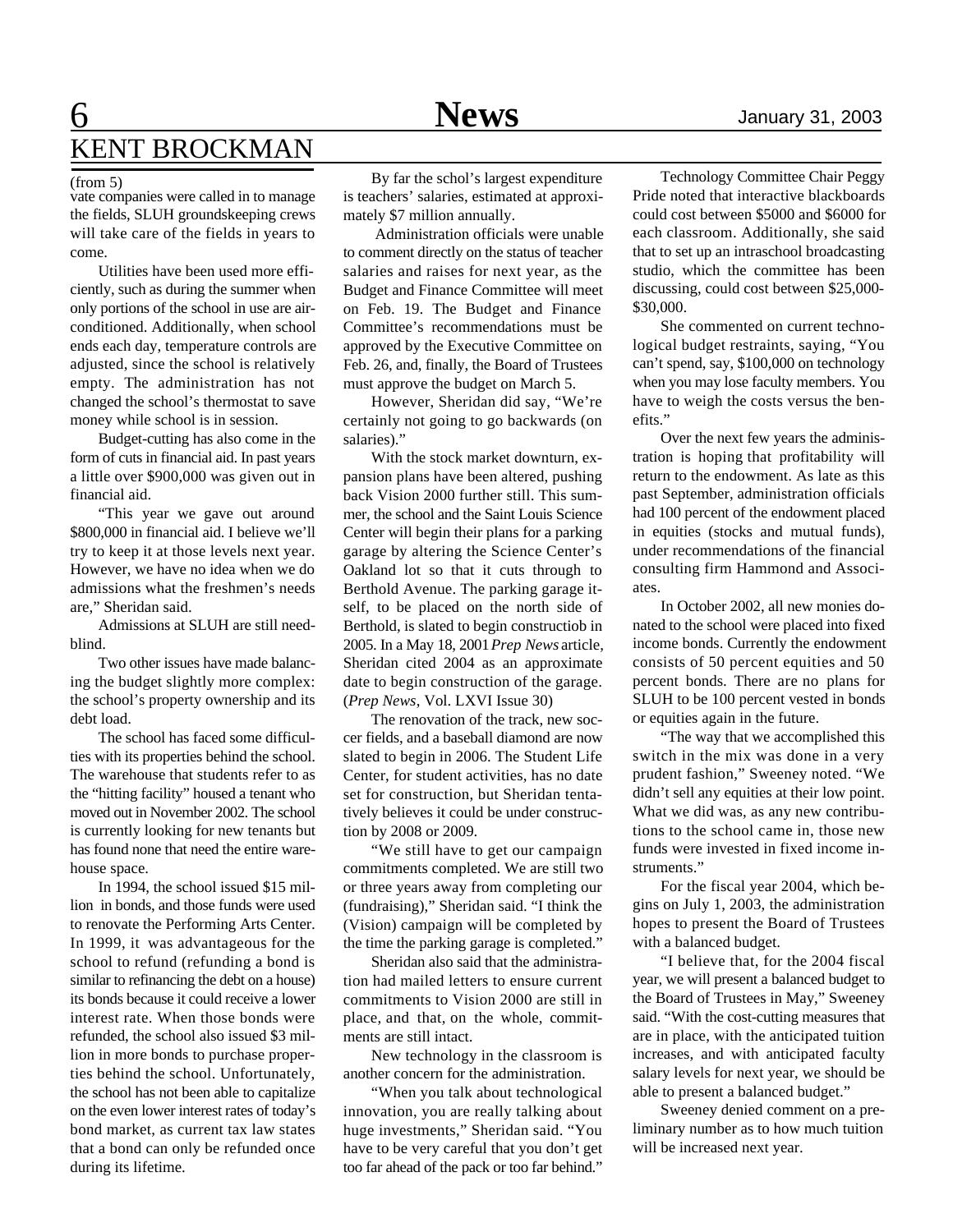# January 31, 2003 **News** 7 Swimmingbills overpower Cape Central foes

#### **Michael Leuchtmann Reporter**

H ow does a swim team get outscored<br>1294 to 876 and still win all of its ow does a swim team get outscored meets? The Swimbills know how to do it, and they did just that this past week. The Jr. Bills glided past four teams in only two meets.

Last Friday, the Fishbills packed up their goggles, fins, and water wings and headed down to Cape Girardeau for their annual meet in "the bubble" against Cape Central. This year, however, they were not alone. They were joined by MICDS, due to a scheduling conflict, and Poplar Bluff.

The Quad-meet went extremely well for the Bubblebills. The Jr. Bills were able to show off a lot of their talent in the large pool underneath the white dome. The meet ran long because each event had two separate races to accommodate the numerous swimmers from the four teams.

The meet was over well before the final race. The Turbobills had stolen the

### **Brian Fallon, Nick Odem, & Chris Wojcicki Core Staff, Reporters**

The wooden bleachers began to creak<br>as hundreds poured into Affton Ice The wooden bleachers began to creak Rink Saturday for the match against supreme rival DeSmet. Unlike ordinary hockey games, SLUH was battling for the bragging rights for winning the Jesuit Cup in back-to-back years. The game held other importance for the Jr. Bills, who needed revenge for a brutal defeat from earlier in the season.

The two teams came out and played physical, hard-fought hockey for almost two full periods before a goal was scored with 3:21 left in the second. Freshman Eddie Effinger broke the scoring drought, beating the Spartan goaltender.

Tim Mudd then extended the lead early in the third period, taking advantage of a DeSmet turnover and scoring on the resulting breakaway. Following Mudd's

show and ended up with a final score of 768. Cape Central came in second with 537, followed by MICDS's 402, and Poplar Bluff with 278. The team recorded nine State qualifications during the meet, including all three team relays and two by sophomore Tim Heafner.

After the meet, breaking tradition, the team did not have a meal on the pool deck with Cape Central because of the extra teams. Instead, the Jr. Bills invaded Pasta House and dined there. Finally, after dinner the group headed home and arrived in St. Louis around midnight.

Having been inspired by the big meet and the movies watched on the bus, the team met up with Chaminade on Monday, January 27.

Things didn't look so great for the Jr. Bills before the meet began. Illness plagued the team. Junior Kurt Doll was home sick and fellow junior Nathan Harris was present and swam four events despite his sickness. With two major competitors ill, some worried.

The Longbills soon realized they

worried in vain as the team pulled together and still raced to eight State qualifying times. The relays accounted for three, captain Tom Heafner had two, and junior Gabe Toennies, sophomore wonder Adam Trafton, and Tim Heafner got one apiece. The team ended up topping Chaminade's score of 77 with their own 108.

Captain Kevin McEvoy said, "Even with one of our pre-meet problems, our team came together and really showed them. Chaminade is in our division, and it is a big win."

The Jr. Bills are feeling fine with only a couple showdowns left until the final battle of Missouri High School Boys Swimming. The Splashbills are ready to boil the water at the St. Peter's Rec-Plex this Saturday at 7:00 against MICDS and Hickman. The team is hoping for fan support, especially at the MCC Championship and State meets, which they feel they have a chance of winning.

Nic Rottler said, "We believe we can do it, we just need to prove it to those who think we can't."

# Busiebills beat DeSmet, 3-1, for Jesuit Cup

goal, the Jr. Bills bunkered down on defense, allowing the only DeSmet goal with only 2:11 left.

 While that goal brought the Spartans to within one goal, it was only 44 seconds later that Junior Brad Naert stretched the SLUH lead back to two goals.

 Much of the team credited the victory to the spectacular goaltending of Charlie Effinger, including his brother who said, "If it weren't for Charlie, we would have easily lost that game." Effinger successfully saved 30 out of the 31 on-goal shots. Coach Charlie Busenhart called Effinger's goaltending, "absolutly superb."

 The team came into Tuesday's game against Webster with high hopes of earning the third seeding in the upcoming playoffs. The first period of the game was again scoreless, but marked by hard-hitting and transition play which was shut down by both goaltenders.

 Tim Mudd opened the second period with a shot just under the crossbar, beating the Statesmen goaltender. Webster came back soon after, scoring on a 2-on-1 opportunity. Before the end of the period though, the Puckbills came back with another goal, a Brad Naert rebound goal from Matt Pijut and Tim Mudd.

 However, Webster was able to tie the game at 2 halfway though the third period. That tie now puts the Junior Bills' chance as third seed for the playoffs in jeopardy. The team plays its final regular season game tonight against Vianney at 7 p.m. at the Affton rink, still hoping for high seeding in the playoffs.

### **Announcements**

The United States Military Academy (West Point) is hosting an Academic Worshop June 7 - 13, 2003. Juniors should sign up in the Counseling Office. **Attention Juniors:**If you want to do your senior project in Honduras in January 2004, meetings are scheduled for Feb. 4, 7, & 10 in M218 during activity period.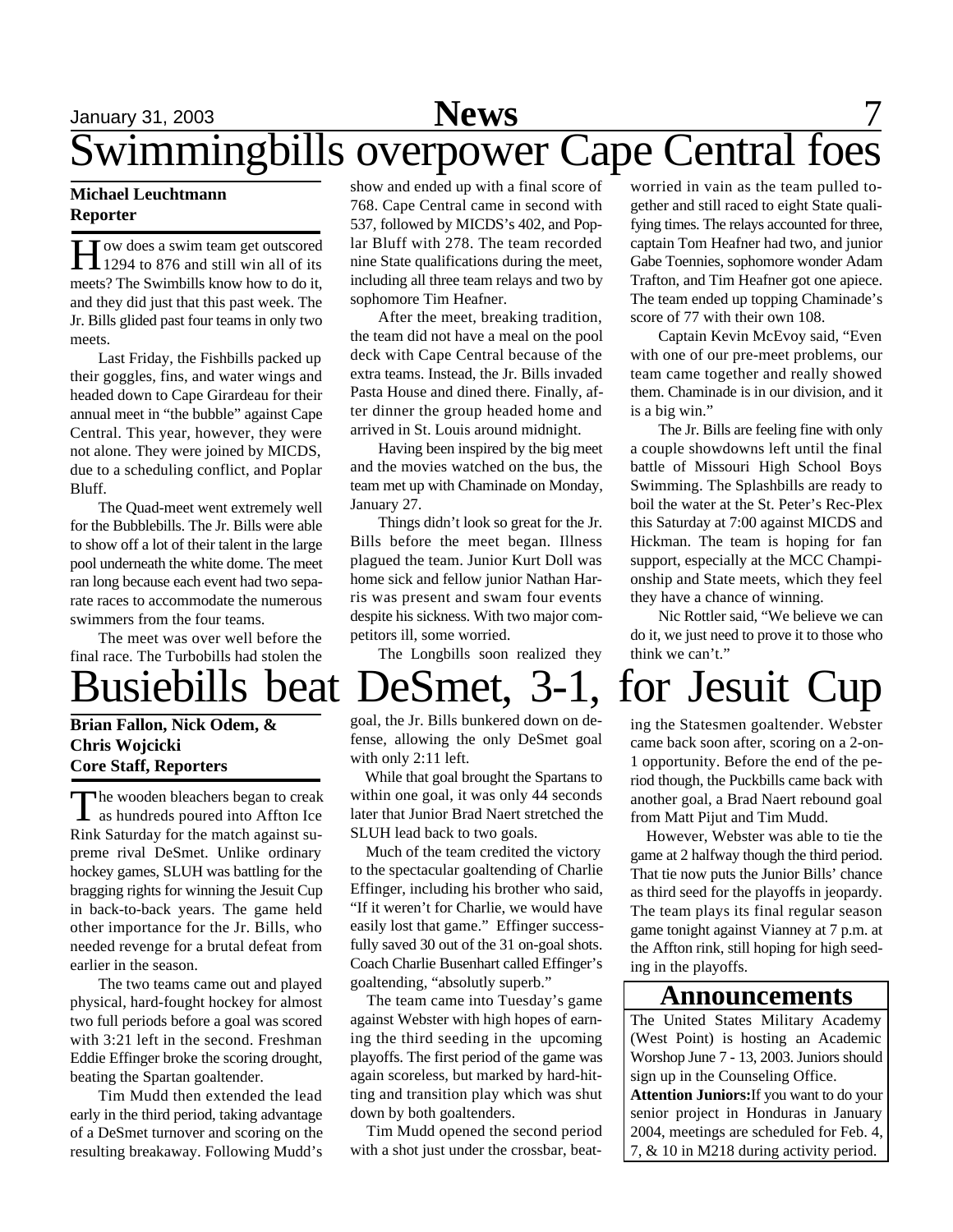# 8 **News** January 31, 2003 Basketbills fall to CBC, defeat St.

#### **Kyle Poelker Reporter**

T he Basketbills rolled into yet another stop along their line of MCC games last Friday, taking on CBC in the Cadets' gym.

The game started off well for both teams, the score see-sawing back and forth in the first quarter, leading to a Jr. Bill one-point lead at quarter's end. The second quarter, on the other hand, was not as happy for the U. High.

While the Jr. Bills failed to score for five straight minutes, CBC took advantage of the opportunity to take an eightpoint lead. Finally, junior Jeff Howenstein made a power move which broke the Jr. Bills' drought, and made the score 23-17 CBC.

Then, just a minute later, captain Jason LaFlore broke down his CBC defender and beat the buzzer with a floater to cut the Jr. Bill deficit to only four points at the half, 23-19.

The Jr. Bills' intensity continued into

the second half, when super sophomore Dave Goettelmann started the half with a three-point bomb, pulling the Jr. Bills to within one. Throughout the rest of the



**On Thursday, Jr. Bill rebounding phenom Phineas Troy practices free throws.**

quarter, the Cadets and Jr. Bills continued to trade baskets, with the quarter ending with a two-point CBC lead.

But the fourth quarter proved to be the end for SLUH. They went completely cold, scoring 13 points to CBC's 20. There was no offensive spark, and it seemed as

though there wereno way to stop the CBC scoring attack.

Despite the incredibly cold fourth quarter, LaFlore played an outstanding game, scoring 21 points. But no other Junior Bill seemed able to pick up the slack. The Jr. Bills only played three significant quarters of basketball, and against a team ranked in the state's top ten, that isn't good enough. As junior guard Andy Lowes said, "We played all right. If we would have played all four quarters, we could have won."

Tuesday night offered what many thought should have been a gimme game for the Basketbills, with an all-city match against the St. Mary's Dragons. The game, however, wasn't so easy. The undersized but spirited

St. Mary's team competed with the Jr. Bills until the end. Even though the Jr. Bills opened up a four-point lead at the quarter, St. Mary's started to take control throughout the second, and it took Phinney Troy's deft touch in the post to convert a

### **see KNICKS, 9** Spandexbills show power a

### **Mike Smallwood Reporter**

The Wrestlingbills had an achedule last week with a schedule he Wrestlingbills had an jammed with several events going into the district tournament.

Last Thursday evening, the Jr. Bills traveled to Chaminade to take on the Red Devils. With several byes in the Chaminade lineup and pins by Jeremy Bledsoe (103), Nick Born (125), Kyle Gonnerman (130), Mike Smith (145), Greg Leibach (189), and David Caldwell (215), the team left no doubt that they would indeed be victorious. The Jr. Bills took the dual meet 61-16.

 The action continued into Friday and Saturday with the annual MICDS Tournament. Tournament officials decided to go to a tough sixteen-man bracket that would provide every wrestler with several matches.

The team had a great first round with seven wrestlers advancing from pins they earned and five more due to byes. However, the test would come in the second round where only Rob Nahlik (119), Chris Wagnitz (152), and John Stathopulos (275) would be victors and continue in the championship bracket. For those who lost, however, the tournament was far from over. Each still had a chance at third place if he were able to wrestle well in the consolation brakcet.

 Much of the team again looked impressive in wrestleback consolation matches. Bledsoe turned his opponent several times for an 18-6 major decision, and seniors Gonnerman and Justin Clerc had no problems with their opponents with pins at 3:34 and :46, respectively. Also, junior Mike Smith continued some of his recent success with a pin at 1:33, which he attributes to "just hitting moves as (he) feels them."

Nahlik, Wagnitz, and Stathopulos all easily won their next round matches to continue on their way to the championship finals. Bledsoe, Gonnerman, Clerc, John Kister (171), and Leibach (189) all had to fight their way through the consolation bracket to make to their final matches.

Curdt said "We were able to score some significant points in the wrestlebacks" with some big wins from experienced wrestlers, putting the team in the running for a top-five finish.

Bledsoe, Gonnerman, and Kister would all earn 6th place while Clerc won by an 11-8 decision to earn fifth place. Leibach finished in fourth place. Nahlik's championship match was one of the most anticipated matches, and it lived up to the hype. Nahlik would be facing his first challenge of the tournament in the form of Rob Sherry of Fort Zumwalt North, who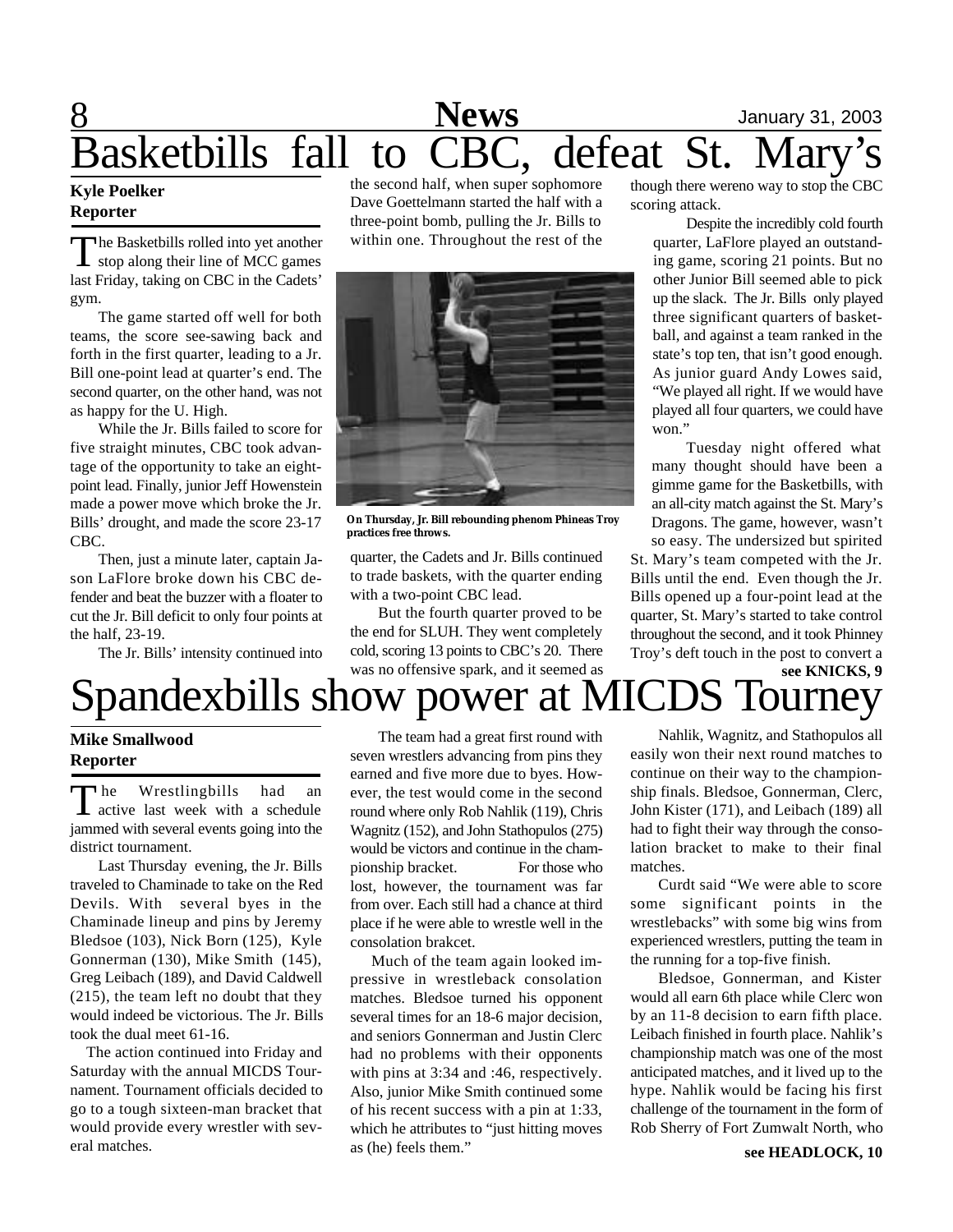# January 31, 2003 **News** 9 Racquetbills finish season undefeated Racquetbills finish season undefeate

### **Chris Guilfoy Reporter**

There are four large tournaments in<br>
each racquetball season: Hendren each racquetball season: Hendren Invitational, Winter Rollout, Top Seed, and State. Last year, the state champion Bills captured the grand slam, winning all four tournaments. This past Saturday, the Racquetbills entered the Top Seed with half of a grand slam win, looking towards the third piece of the puzzle.

With junior and top-seed Phil Mathews, senior Chris Guilfoy, and junior Eric Weber playing in the tournament, the Jr. Bills had a fantastic shot at victory. Even though Weber lost in the semifinals to his rival Charlie Hostman of DeSmet, Mathews and Guilfoy entered the finals looking strong.

Not only did SLUH look determined for a win with two players in the finals, but DeSmet and Vianney each had two players in the finals. Therefore, two first places would win the tourney or else a tie would occur. Guilfoy entered final at the top of his game, playing strong and defeating his Vianney opponent Dave Deno 15-4, 14- 15, 11-0.

However, Mathews had a more difficult time in his match. After a slow start, Mathews lost the first game. Yet with his strong ability to adapt, Mathews pulled

## PN NIGHTBEAT

The racquetbills closed out a perfect 10-0 season last night with a 6-1 victory over CBHS. The bills looked quite strong and are now ready for the state tournament, which takes place Saturday, February 1st at Concord Sports Complex. The only loss against CB came from junior John Reagan, who put up a great fight as he played opposite-handed against his opponent. Reagan, who broke his right thumb last week, will help to be the final piece of the puzzle for the Jr. Bills to win in state on Saturday.

out a close one in the second game and won 15-14. Due to a few injuries and a crazy tie-breaker that ended in a slippery fashion, Mathews' victory slipped away as he lost the match 8-11.

Therefore, as DeSmet and SLUH each had one first place and a second place, they ended up with the same amount of points and a tie was announced. However, a first place is a first place, so the Jr. Bills still have a shot at the grand slam yet again this year.

Not only does the grand slam show how well a team performs, but a perfect season with an untouchable 10-0 record also shows strength. Within the past two weeks, the Jr. Bills have faced their two toughest opponents, Vianney and DeSmet, charging out of each match with a strong victory. After handling DeSmet 5-2, the Racquetbills faced an agggressive Vianney team Monday.

The doubles team, Jon Mills and Tony Sneed, pulled out a huge comeback victory after losing the first game 15-10 by winning 15-2, then 11-2 in the tie-breaker.

Having lost junior John Reagan to a broken right thumb, JV-17 star Mike Grosch stepped up and took on the number six seed against Vianney. Even though he lost, Grosch played quite strongly, and barely lost in his tie-breaker battle. Fourth seed senior Mike Brand and junior Tom Carrow also lost their matches in close

### KNICKS

(from 8)

layup that put the Jr. Bills up by only one at the half.

Summing up the first half, junior team manager Tim Simon said that the Jr. Bills, "needed to pick up the intensity in order to win." For the most part, they answered the call. Pat Ostopowicz and Phinney Troy picked up the slack, scoring 22 and 18 points respectively, and the Jr. Bills ended up victors by the score 57-48. Though the game was hard-fought, and SLUH was without the services of Goettleman, the score was a lot closer

fashion. Therefore, the Jr. Bills were down 1-3, needing to win their next three matches to pull out a win.

And a win they got. Mathews easily handled opponent Ryan Glasscock by winning in two games. Guilfoy took on his opponent from the finals of Top Seed; with determination and some pretty pinch shots, Guilfoy won 15-5, 15-4.

Third-seed Weber played very consistently during his match. Even with a pair of shaky losses to DeSmet last week, Weber upset his Vianney opponent, winning 15-4, 15-3.

The Racquetbills have shown strong and smart play, agility, and a will to take it to State all year. Brand spoke of the Jr. Bills stating, "Each seed has some tough contenders to deal with. As long as we stay focused and play our game, State is ours to keep."

Tomorrow, Feb. 1, the Jr. Bills have a chance to win the grand slam and pull home their seventh state championship in the past nine years. With good draws in the tournament, the Racquetbills are determined to bring a victory home. Tomorrow is your chance to cheer the Jr. Bills to victory at Concord Sports Plex at Tesson Ferry Road and I-270. It is an all day event, so stop by and help the Jr. Bills bring home another victory.

than it should have been. As Lowes said, "We should have smoked them."

However, the Jr. Bills still had some positives to build on.

For example, for the first time in recent memory, the Jr. Bills had two significant scorers, something that needs to happen on a consistent basis for any MCC success. Also, while a little flustered, the Jr. Bills overcame their poor first half effort to win the game. Hopefully, these two qualities will prevail tonight, when the Jr. Bills take on Jeff City here at SLUH at 7:00.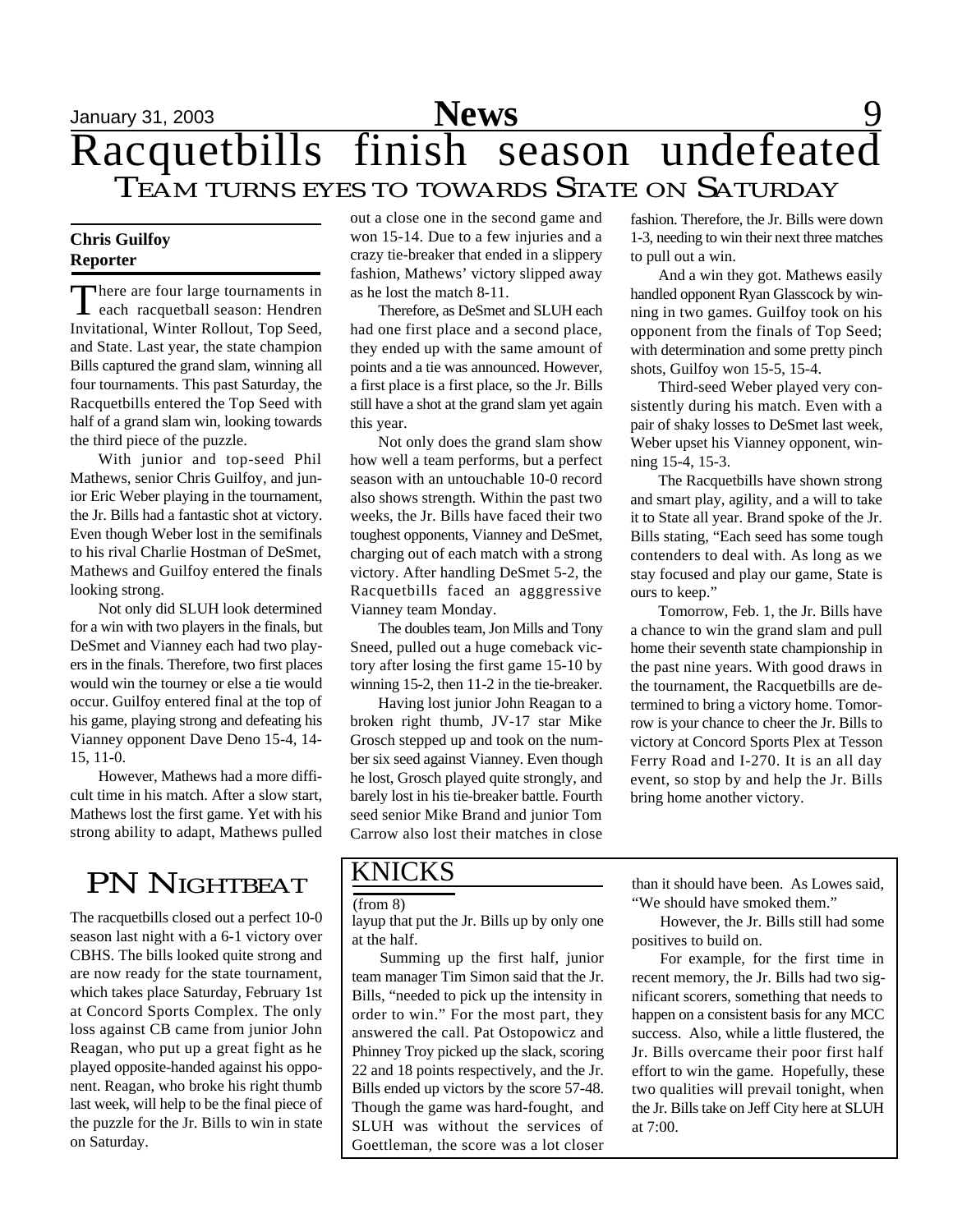# 10 **News** January 31, 2003 **HEADLOCK**

#### $\sqrt{3}$  (from 8)

is ranked sixth in the state in Class 2. Nahlik got off to a slow start, getting taken down twice in the first period and trailing 4-2 going into the second. Nahlik chose to start the second period in a down position and got an immediate reversal to take

control and tie up the score. From there, Nahlik was able to turn Sherry to his back and earn three nearfall points. However, Nahlik made an important error: a clasp that would give Sherry one pentalty point. Sherry tied up the score 7-7 in the third when he earned an escape which would force the match to sudden-death overtime.

Nahlik really "stepped up," as Curdt put it. He put pressure on Sherry in overtime until he was able to get a quick step to the left side

of Sherry and get a takedown for two points and the exciting win.

Wagnitz would have a tougher match in the finals. He unfortunately would lose by technical fall, but the match was still valuable to Wagnitz. If he wants to take his wrestling to the "next level," as Curdt told him following the match, he "can't hit a good move and then pause."

Wagnitz reiterated this point, saying that he "needs to learn to go from move to move, like my opponent did against me. I just have to be more aggressive."

Stathopulos would once again show his ever-improving patience in matches, which keeps him out of trouble. He got a takedown late in the first period but ran out of time before he could breakdown his opponent and turn him to his back. He then allowed his opponent to escape, hoping to take him down straight to his back, and earn the pin. However, there would be no further scoring in the match. Stathopulos claimed his second straight MICDS tournament title with a 2-1 victory.

Overall, the team finished in 6th place, just a mere two points from fifth, against some quality programs such as McCluer

North, CBC, MICDS, and Fort Zumwalt North.

 One of the most anticipated duels of the year occurred Wednesday night when the Jr.Bills faced the Spartans of DeSmet. It was Senior Night for the nine seniors that have dedicated so much effort to the



**Justin Clerc tries to pin his opponent.**

ever-improving SLUH program over the past few years. After several tough losses early in the match—including a 4-2 overtime loss for of Wagnitz—Kister got the

team's first points with an 8-5 victory. Senior Captain Stathopulos (275) then attempted to fire up the team to make a comeback with a pin in 1:33. Born (119) pinned in 1:25, while Nahlik (125) controlled the entirety of his match for a 7-3 decision. Mahoney added to the team total with a 5-3 win after turning up his intensity in the second period to earn an escape and then followed that up with a hard takedown.

However, the Jr. Bills did not prevail falling 42-21 to a talented DeSmet squad. Curdt commented that the "score did not really reflect how close some of these matches were."

 Despite the tough loss, the team focuses ahead to the district tournament, which is next weekend. In this tournament, each wrestler must begin his journey to the state tournament. With several wrestlers looking to qualify for State, all must begin to take on the tougher, more aggressive mentality that will give them a chance to succeed against very tough competition. As assistant coach Todd Clements has told the team on several occasions, "There can be only one." Now it's up to each wrestler to make sure he succeeds.

# ROBOTICS CLUB NAME OUR ROBOT CONTEST

The Robotics Club is looking for a name for SLUH's entry into the FIRST Robotic's "Stack Attack" competition. If you think you have a clever and original name for the robot, you can drop your

suggestion off in the Robot box in the Science Office, or with Junior David | Burghoff in homeroom M208 or Senior Justin Luner in homeroom M112. All suggestions are due by Feb. 14.

Your Name:\_\_\_\_\_\_\_\_\_\_\_\_\_\_\_\_\_\_\_\_\_\_\_\_\_\_\_\_\_\_\_\_\_\_\_\_\_\_\_\_

Your Homeroom:\_\_\_\_\_\_\_\_\_\_\_\_\_\_\_\_\_\_\_\_\_\_\_\_\_\_\_\_\_\_\_\_\_\_\_\_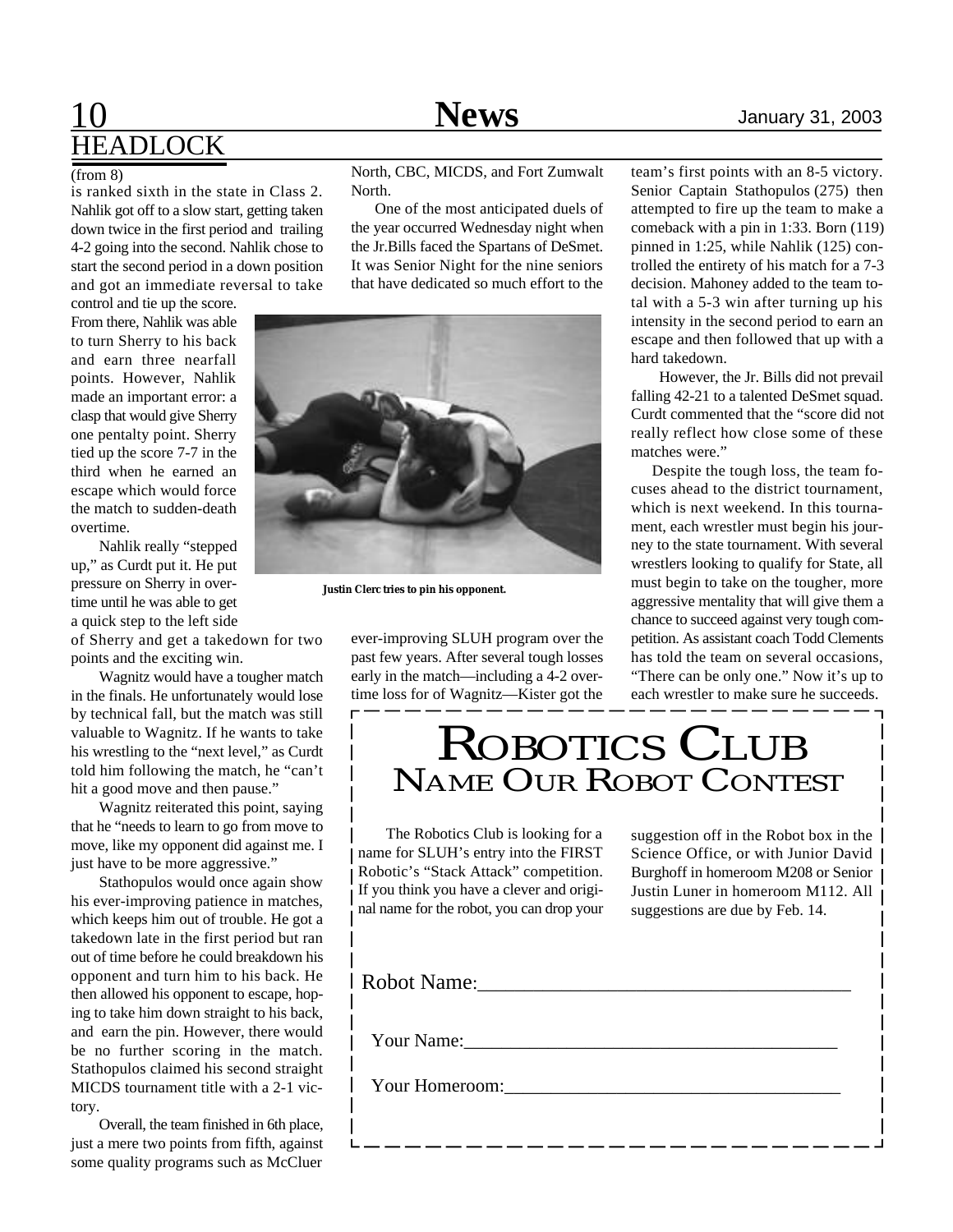### January 31, 2003 **Reature** 11 Complex reproductive issues arise during Project **Feature**

### **Matt Hoffman Editor in Chief**

Last week, approximately thirty students travelled to Washington, D.C., on the 30th anniversary of *Roe v. Wade* to march for an end to legalized abortion in the United States. On my Senior Project at Brooking Park, a retirement and nursing home, I befriended Dorothy Roudebush, a woman who volunteered for Maternal Health, fought for women's right to have abortions, and later helped organize and run Planned Parenthood in St. Louis. Although she fought for issues that are directly opposed to ideals of the Catholic church, she is a dignified, intelligent, and conscientious person.

While the Roman Catholic Church does not advocate abortion or artificial contraception as acceptable means of birth control, Planned Parenthood advocates both. However, the issues surrounding Planned Parenthood and abortion are complex, more complex than most realize or want to realize.

In the 1930s Roudebush joined Maternal Health, the initial name of the organization that would become Planned Parenthood, because she had concerns about women's rights. "Before I knew there was such a thing as Planned Parenthood, I was concerned about the well-being of women who were often called upon to both work, to support families, and to bear children and continue to help feed the children, often to the detriment of the mother's health," said Roudebush.

At that time, many women knew very little about sexuality. "It was a subject that was not studied or neccesarily passed on in families," said Roudebush. "There was a lack of understanding of the reproductive cycle in the family." According to Roudebush, women in the thirties lacked medical attention. Today, public schools offer sex education, and medical attention is more widely available to pregnant women.

When Roudebush first started fighting for what she saw as women's rights, she faced opposition, and would for much of her adult life. At the beginning of her volunteer work, Roudebush controversially advocated the use of artificial contraception as a means of helping women.

Said Roudebush, "One of the ways to avoid pregnancy is to practice contraception. It's not the only way."

While artificial contraception can potentially help women by preventing unwanted pregnancy, the Catholic Church is against using artificial contraception as a means of birth control.

From a Catholic perspective, "Sexual intercourse within marriage is a powerful, real symbol. It's something which actually makes, sustains the marriage. Sexual intercourse is an absolute unconditional 'yes' people say to each other on a physical level. Artificial contraception puts an artificial barrier between a man and a woman," said theology teacher Jim Linhares.

Roudebush certainly does not view sex as trivial: "I think that the relationship between men and women is a very important one. Men and women should be ready to consider the possible consequences of the relationship: pregnancy and the possible loss of

respect for the sexual partner." Roudebush sees sex as a matter of personal choice. "It must be arrived and any thought on the matter must be arrived on an individual basis," said Roudebush.

Roudebush also sees the decision to terminate a pregnancy as a matter of personal choice. While abortion was illegal she fought to legalize it. She also helped organize and volunteered for Planned Parenthood in Missouri, which supports abortion.

"Planned Parenthood is an organization with a big mission, and they do all kinds of things. One of the things they do is pretty actively support abortion services and counsel young women about pregnancy, and one of the options they provide is advising women to seek abortion services, as I understand it," said Linhares.

However, Linhares concedes that Planned Parenthood does offer some services which may be important. "I'm absolutely sure there are a lot of great human beings who are motivated from an altruistic desire to serve women and want to protect women who want information," he said.

Because Planned Parenthood actively supports abortion, the church does not accept it. Said Linhares, "It would be like an organization saying, 'We're involved in assassinating people in some parts of the world...but we're also feeding people. So, Roman Catholic Church, can you support us because we feed lots of hungry people?' Answer: no."

Regardless of the Church's stance on Planned Parenthood, they do not condemn the workers or volunteers of the organization. "The Church might officially recognize that there's good people and good work being done."

The disagreement on abortion, or the termination of pregnancy, relates to the question of when life begins.

According to the Church, "Meaningful human life, unique human life, unrepeatable human life ruled by God comes into existence at the moment of conception. Therefore, from that moment on you respect it," said Linhares.

However, many people believe that the question is up to the individual. "We thought that that view was a matter of individual choice. I think it's very difficult to get agreement on that," said Roudebush.

Because Roudebush believes that when life starts is a matter of personal opinion, she does not have a problem with the Catholic Church's holding of their views. "That's certainly the privilege of the Catholic Church," said Roudebush. "I think their views are worthy (of being) considered."

Although the church does not see termination of pregnancy as a matter of personal choice, the church does not directly campaign against Planned Parenthood. "The church has no enforcement. The only way the Roman Catholic Church fights for structural change is the way the voters do: they write; they teach; they declare; they urge, so the church has urged that support for Planned Parenthood from the government level be minimized."

Planned Parenthood and abortion are fiercely debated and will continue to be fiercely debated because both sides are fueled by desire to secure justice, protect women, and preserve human dignity.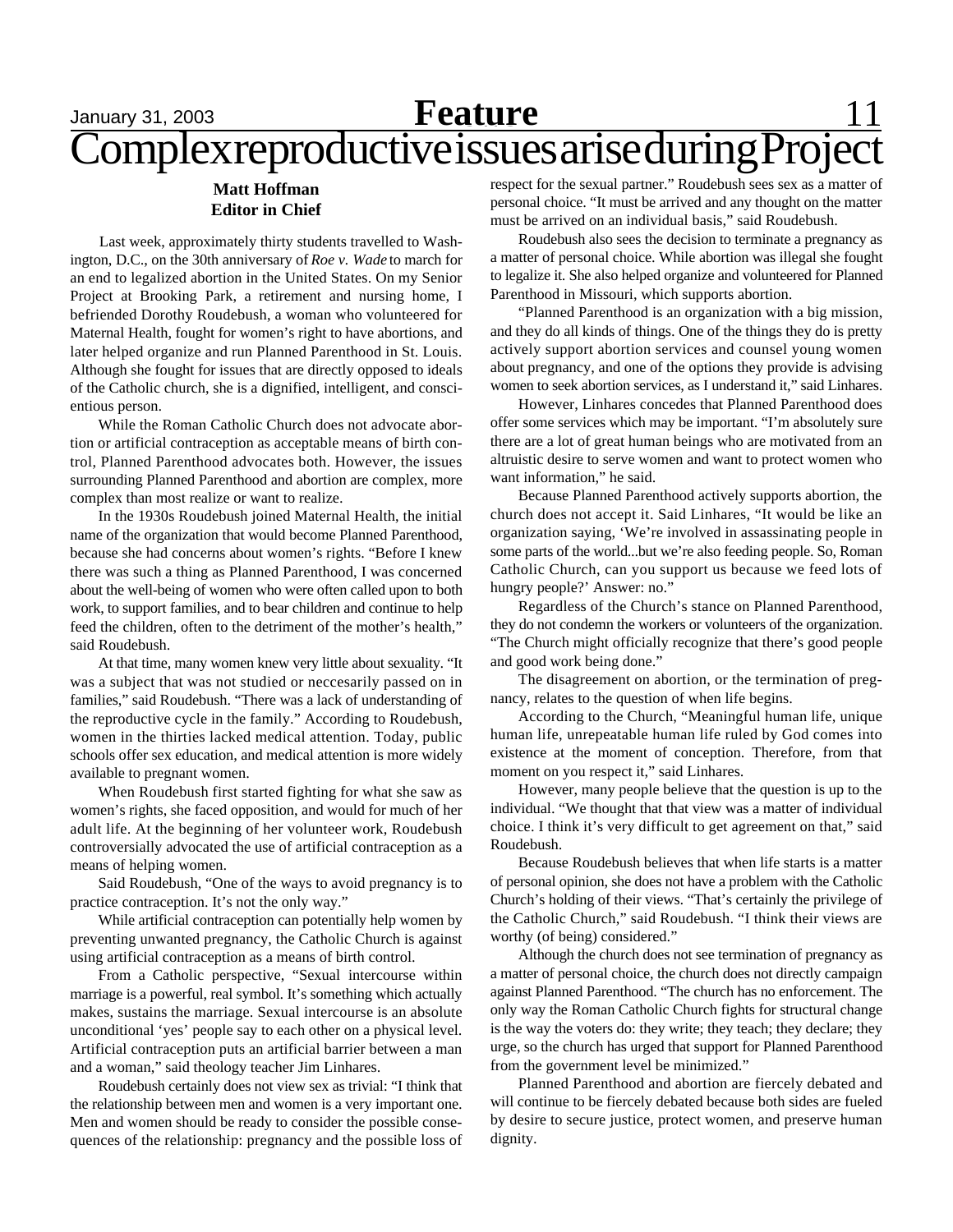## **Feature** January 31, 2003

# **SENIOR PROJECT** "My Dungeon Shook": Loyola Academy

#### **Geoff Brusca Editor**

 According to the latest Census figures, St. Louis is the fourth most segregated city in America. I don't know of a black family that lives in my neighborhood. I don't know if one would be accepted if they moved in. Their moving vans would get sidelong looks from joggers in Nike running shoes.

 None of that really went through my head as I chose Loyola Academy as my Project site. All I thought was: in the city; tutor and teacher's aide; sixth, seventh, and eighth graders. I guess the reality of working with 47 black kids didn't really strike me until I walked in, dropped my coat in the teachers' lounge, and stepped into the middle of a breakfast where 47 kids sounded very different from me.

 I'd always felt that I understood a lot about African-American culture, about the history and the pain. Like a lot of white people I know, I was shocked by the recent Trent Lott scandal, shocked to find racism still an open wound, to find people who were still that backward. Even though,I don't understand it when black kids call each other "nigger," and it makes me mad when Mr. Grier alludes to how I can't understand some things about his experiences just because I'm white and he's black, I've always been proud to fight racism, proud of being a forward-thinking, open-minded, accepting liberal.

 It was the study hall that first day when I realized that I was the only white kid in that seventh grade room full of black kids. And that their facial and verbal expressions were alien to me, their gestures and shoes and mannerisms something I didn't understand.

 While writing this reflection I talked to Thomas Moore about if it feels weird to be black and going to school here. He said it used to be back when he was a freshman and a sophomore, that he was afraid people would think he had a single mom, that he'd impregnate a girl at sixteen. Freshman year is hard enough and scary enough for any new kid coming here. But imagine it if you're black. Imagine what it's like to, all of a sudden, be surrounded by white kids, so that you look different from most everyone, too. Imagine what a wall that could be.

 And then I was at Loyola, and the kids were making fun of the way I say "guys" and my long, straight hair.

 Just as Thomas was afraid that white people would unfairly think he would be a teenage father coming from a broken family, one of my worst fears going into Loyola was that black kids would think I was just another white kid from the suburbs who was lucky enough to be born with more money than them, who didn't really care because he was being forced to do this anyway.

 On the second day I was up in front of the class talking about myself when this kid Michael rolled his eyes at me. I didn't know him, didn't really know anyone. Michael was never once nice to me while I was at Loyola. He never thanked me when I handed him his lunch tray or said "hi" to me as we passed each other. He didn't know anything about me, didn't know who I was to hate me. But he still made fun of me while he thought I wasn't looking at him when I was telling the class where I wanted to go to college. I could only imagine what he was saying while leaning over to Greg: *I guess white guys all think they're smart*.

 Then I was teaching the seventh grade the first week, an afternoon period of African history. The teacher had held the kids in line for most of the period until she called me up from my desk in the back of the room to teach the section review questions.

 It didn't even start well. When I sat down at that high teacher chair in front of the podium, two of the kids, Toby and Michael, were already talking. The lesson we were covering was about South Africa, and one of the kids asked a question about something that wasn't in the book. I started telling them about Apartheid, but, as I was talking, they stopped listening. As I was trying to teach them, they talked to each other. I tried talking louder, but only one kid was even looking at me. The teacher was busy grading a stack of section review worksheets.

 How do you get across to seventh graders that what you're talking about means the oppression of black people at the hands of prejudice? How do you get across to yourself, already paranoid, that it's not because you're just another white kid in a blue Oxford, who doesn't know what it's like, trying to talk about racism? How do you, the one who looks different for the first time, come to understand that maybe the way you look doesn't really have anything to do with it?

 When I felt threatened, when kids would be mean to me, I'd just fall back into projecting onto them my fears of their thinking I was just another white kid. I was so different in my mind that, to me, there was no way my being white wasn't causing some problems, creating some gorge. In thinking so, I dug myself one.

 In African-American Literature, a teacher had me read a James Baldwin essay, "My Dungeon Shook," to the class. It seemed easy enough until I got to, "You can only be destroyed by believing that you really are what the white world calls a nigger." I was the only white person in the class, reading to a group of black students. How are you supposed to handle it but read on as the kids listen, never even tapping their pencils, never shifting in their chairs, hardly even breathing, perfectly silent for the only time? I was disconcerted enough that I didn't take in, until the next time I read the essay, that Baldwin's point was that he saw it as the job of black men to extend their hands to white men.

**see LOYOLA, 14** After that class, two of the kids, Peter and Jason, pulled me aside. They asked me, in clipped, hesitant tones, what it was like for me to sit through that class while they talked about racism and what white men have done from their lofty seats. I answered, staring at their feet while they stared at my face, waiting, that I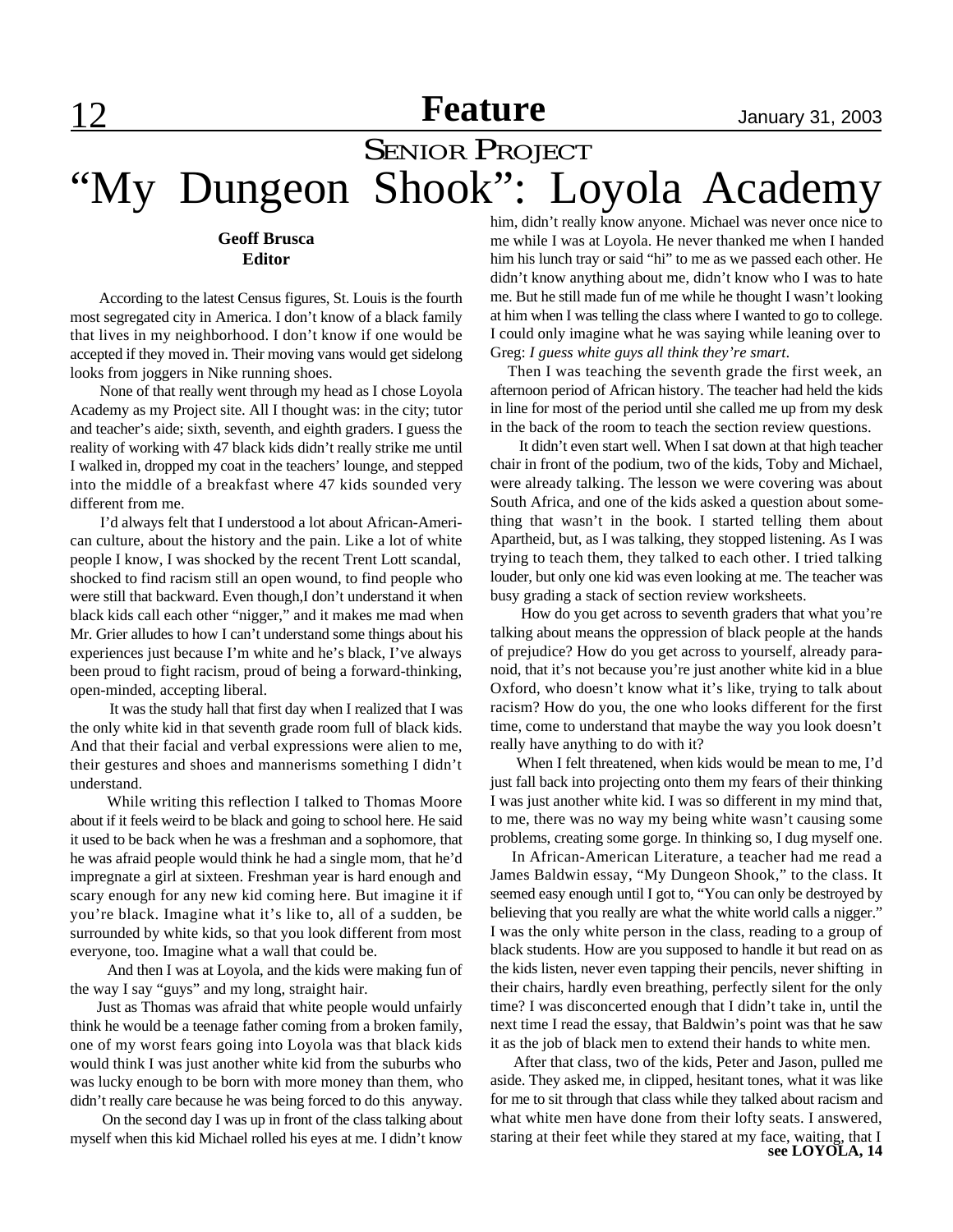# January 31, 2003 **Platform Policy** 13 *Prep News* Volume LXVII Platform Policy

As the student-run newspaper of St. Louis University High School, the *Prep News* is a weekly publication which strives to inform the SLUH community about events and people, with our main focus on those pertaining to the school, primarily through the written word.

The *Prep News* is neither the voice of the administration nor the students. Rather, the newspaper serves to gather and disseminate information for the entire school.

The *Prep News* editors and staff members make every effort to be objective in their news coverage and editing, and they strive to be unbiased in their athletic reporting.

As it stands now, the organizational structure of the *Prep News* differs slightly from that of recent years. This year the *Prep News* has one editor in chief, one sports editor, and two editors. The members of the editorial staff are co-workers and share the duties of writing, copyediting, layout, and staff management. The editors are supported by a core staff of regular reporters, who are frequently underclassmen.

Occasionally, the staff will also include such positions as layout staff, artist, photography editor, typist, etc., as deemed necessary by the editors and moderator.

It is the role of the editors to seek out and facilitate the reporting of all significant news at SLUH. While any faculty member or student is welcome to submit suggestions for potential articles, the *Prep News* is never obligated to publish any article idea; the editors withold the right to deem any potential article un-newsworthy and retain it from publication for this reason.

Our primary emphasis as editors of

the *Prep News* is upon accurate reporting, careful editing, and clear writing. But we do attempt to include some visual expression—photography, drawing, technical aids, or the like—in every issue. Despite our desire to make the paper visually appealing, we commit ourselves not to allow form to supersede substance.

The *Prep News* strongly encourages underclassman involvement, and our office on the second floor of the Jesuit Wing, Room J220, is always open, whether for involvement, criticism, praise, or suggestions. Without student reaction and feedback, the *Prep News* could not function.

If the *Prep News* is inaccurate, we will try to correct any significant error in the following issue.

This is the platform and policy of the editors of Volume LXVII of the *Prep News*.

# Volume LXVII Editorial Policy

The Volume LXVII *Prep News* editorial section serves as the vehicle of personal opinion, whether from students, faculty, or others wishing to voice an opinion. All topics discussed in the section will be related to St. Louis University High School.

Nothing published either as an editorial or as a letter to the editor should be considered the opinion of the school, the administration, or anyone other than its author or authors.

A *Prep News* editorial is the opinion of the editors on a particular topic. In their writing, the editors will make a strong attempt to express their views in a clear and accurate fashion; they will also strive to offer solutions if the editorial focuses on a problem.

Either in response to anything in the editorial section or simply in an effort to express one's opinion about a SLUH related topic, a member of the SLUH community is welcomed and encouraged to

submit a letter to the editors.

Every letter received by the editors will be read and given consideration. All the letters must be signed, but the author's name may be withheld from publication by request.

The *Prep News* editors reserve the right to edit any submissions for publication in order to meet grammatical standards, but they will not skew the author's original intent. Also, the editors reserve the right to withhold from publication any submission if it is deemed vulgar, tasteless, or otherwise inappropriate.

All authors wishing to have letters pubished must submit them by 4:00 p.m. the Wednesday before the letter is to be published.

Letters can be given to any *Prep News* editor or moderator. In addition, letters can be mailed to the *Prep News* courtesy of St. Louis University High School, 4970 Oakland., St. Louis MO. 63110, or e-mailed to prepnews@sluh.org.



**Editor in Chief**: Matt Hoffman **Sports Editor**: Tim Piechowski **Editors**: Denis Agniel, Geoff Brusca **Core Staff**: Brian Fallon, Brian Kane, Patrick Meek, Dave Mueller, Pat Stephens **Staff:** Rico Bertucci, Greg Fox, Matt Morris, Nick Odem, Dan Sinnett **Computer Consultants**: Mr. Bob Overkamp, Mr. Tim Rittenhouse **Moderator:** Mr. Steve Missey **Advisor:** Mr. Frank Kovarik **Masthead Design**: Rachel Marling The *Prep News* is a student publication of St. Louis University High school. Copyright ©2003 St. Louis University High School *Prep News.* No material may be reprinted without the permission of the

moderators and editors.